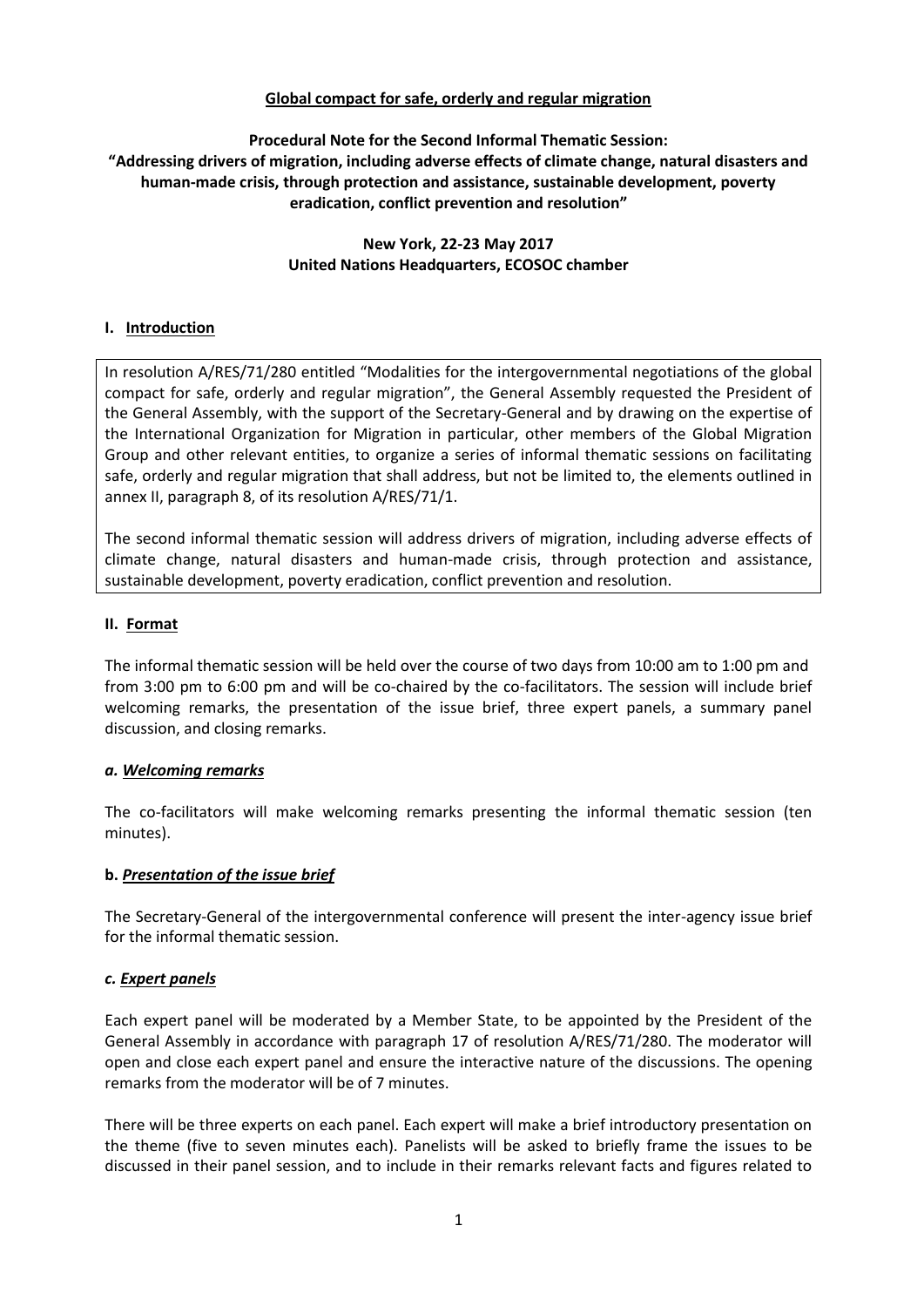the scope of the issues to be discussed, highlight gaps in policy and implementation, and identify priorities for action.

The presentations of the panelists will be followed by an interactive discussion led by the moderator. During the discussions, delegations may ask questions and provide comments to the panelists or provide brief observations on the theme. The limit for interventions from the floor is three minutes. There will not be a pre-inscribed speaker's list.

The interactive discussion will include alternating segments between Member States and panelists. Other accredited stakeholders may participate in accordance with resolution A/RES/71/280.

On taking the floor, all participants are encouraged to reflect on effective national, regional and international policies, key policy priorities, data collection and disaggregation (by age, sex and migratory status) as well as capacities for implementation. Participants are encouraged to provide examples of good practices and multi-stakeholder partnerships and to present actions and commitments to inform the global compact for safe, orderly and regular migration.

The moderator will provide concluding remarks at the end of each panel (7 minutes), summarizing the main points discussed, any conclusions, and issues of major relevance to the interactive discussion.

The precise structure of each expert panel is outlined in the attached agenda.

## *d. Summary panel*

At the conclusion of the three expert panels, a summary panel composed of the three moderators and a thematic expert will be co-chaired by the co-facilitators. The moderators of each panel will provide their perspectives of the various views expressed during their panel discussions (fifteen minutes each). The thematic expert will then provide remarks about the interlinkages and overarching themes between the panels, as well as offer ideas for further discussion, potential commitments to consider and options for ways forward (fifteen minutes). The co-facilitators will then open the floor to reactions and comments from Member States, who may in turn also ask questions and bring forward recommendations regarding the substantive topic of the informal thematic session.

# *e. Closing*

At the conclusion of the summary panel, the co-facilitators will outline their main conclusions of the informal thematic session.

# *f. Side events*

Side events may be organized during the lunch break (1:15 pm to 2:45 pm) or preceding or following the plenary sessions. Organizers of side events are responsible for making their own arrangements but are encouraged to coordinate their plans with the Office of the President of the General Assembly.